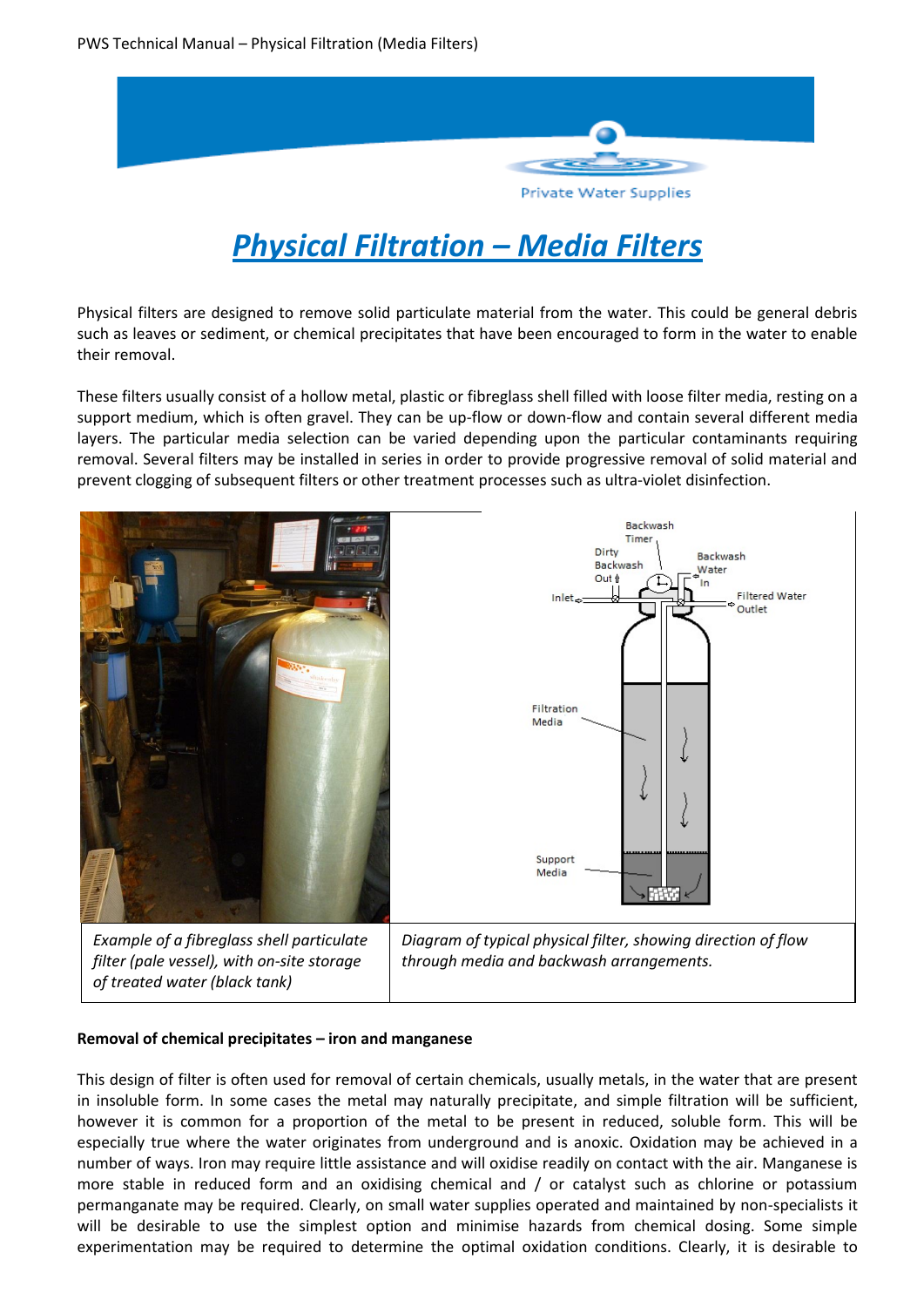#### PWS Technical Manual – Physical Filtration (Media Filters)

maximise the amount of metal precipitating just prior to the filter – if precipitation occurs too soon, insoluble material could block pipework; too late and soluble metal could pass through the filter only to precipitate at a later stage and foul a more sensitive downstream treatment process with potentially serious consequences for any disinfection stage.

Although iron and manganese are the most common, other metals which may be removed by oxidation, precipitation and filtration include chromium (III), Selenium and Arsenic (III)<sup>1</sup>. Often, a number of metals are present and co-precipitation can be highly effective. This is especially true for arsenic and iron, and where there is sufficient iron present arsenic will often be removed alongside.

#### **Maintenance**

Physical filters will need to be backwashed regularly in order to remove insoluble material that has accumulate don the filter. Inadequate backwashing will result in a rapid deterioration in filter performance and a corresponding loss in water quality and quantity. It is possible to install timer units that will enable backwashes to be performed automatically, and these are to be recommended where the user of the supply has limited expertise or interest. Any backwash system requires an adequate source of clean water, and this needs to be considered when designing the system. Due to the size and complexity of these systems they are more suited to point of entry supplies.